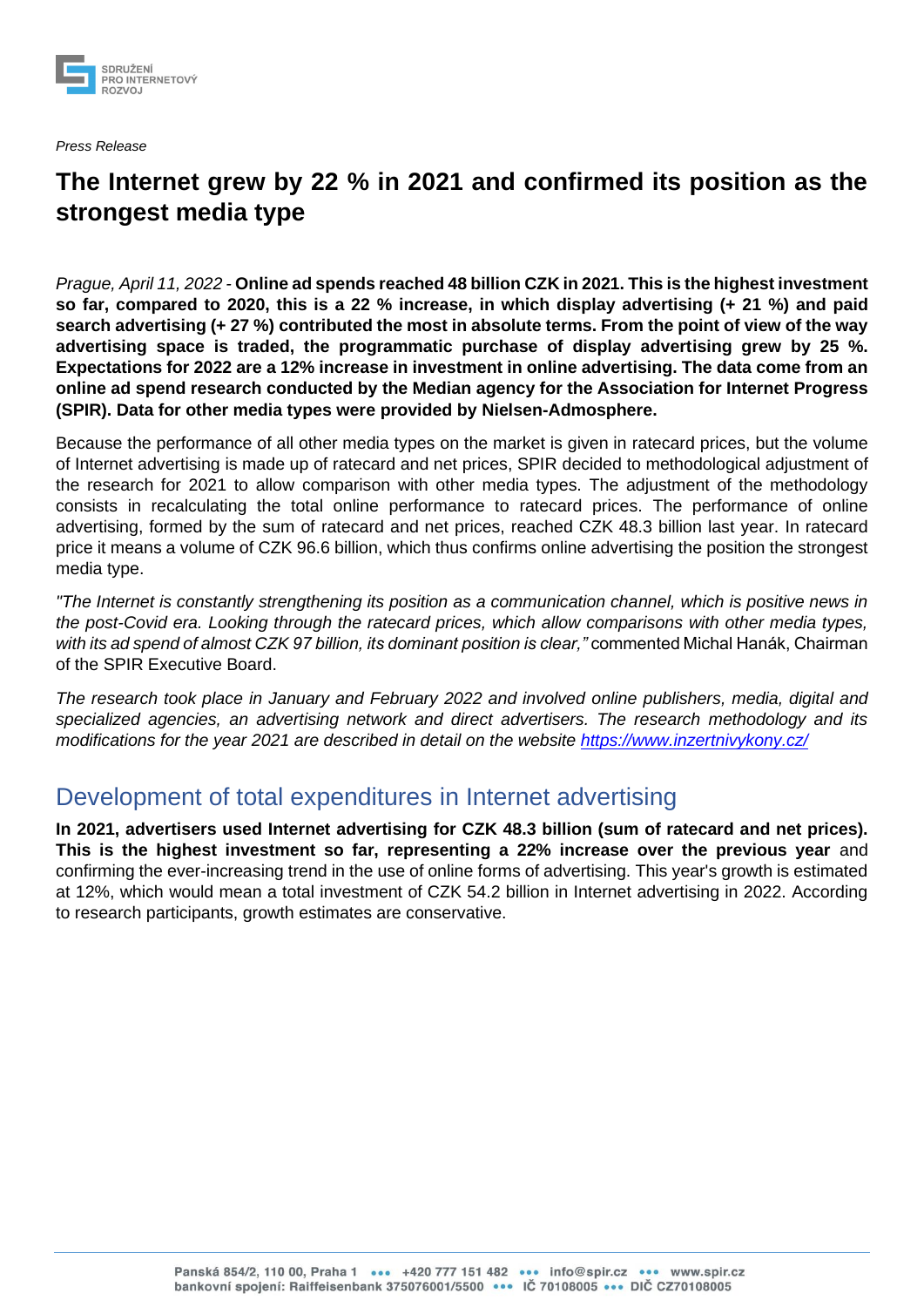



### *Chart 1: Development of total expenditures in Internet advertising in billions of CZK*

Detailed research results, including the share of individual forms of Internet advertising, are available on the website [www.inzertnivykony.cz.](http://www.inzertnivykony.cz/)

## Share of individual media types in 2021

Nielsen Admosphere monitoring of advertising investments data were used to compare the size of advertising for entire media types. **Online advertising, converted for the purpose of comparison with other media types into ratecard prices, has a 50.2% share (CZK 96.6 billion). It is followed by television with CZK 64.4 billion (share 33.4%). Print advertising reached CZK 19 billion last year and has a 9.9% share in advertising budgets. Radio advertising amounted to CZK 8.1 billion (4.2% share) and out of home advertising (OOH) earned CZK 4.5 billion (2.3% share) last year.**

Prices do not include self-promotion.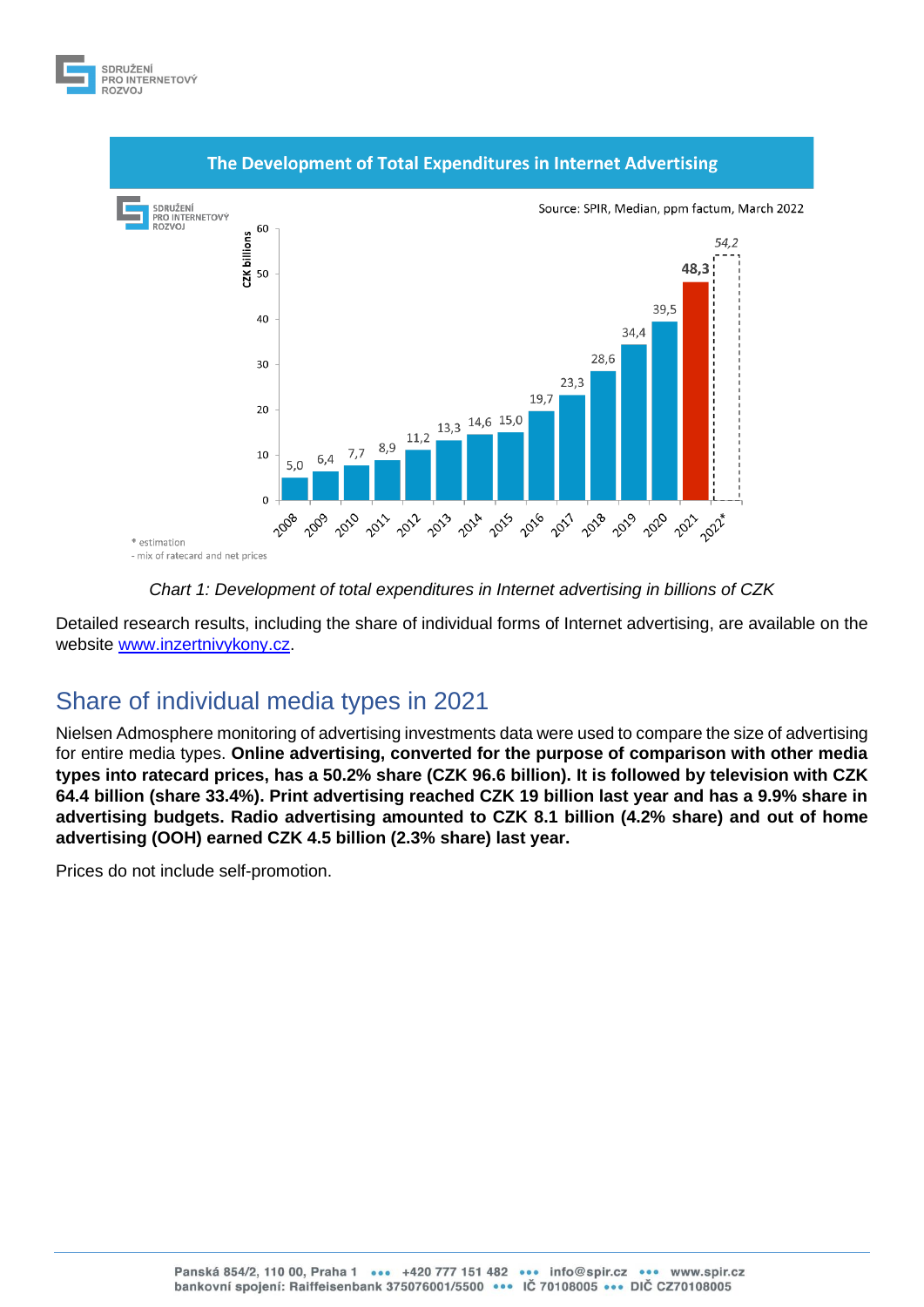



*Chart 2: Share of price list values of advertising space in 2021*



prices excl. self-promotion campaigns; Radio in 2011-2012 without regional sales

#### *Chart 3: Development of price list value of advertising space according to media types*

The performance of Internet advertising found in the research was converted into ratecard prices using inverse conversion data used in the European research of online advertising expenditures AdEx benchmark from IAB Europe, where SPIR supplies data for the Czech Republic. The total number of digital performance in ratecard prices is composed of two partial values. The first component is advertising forms, which are